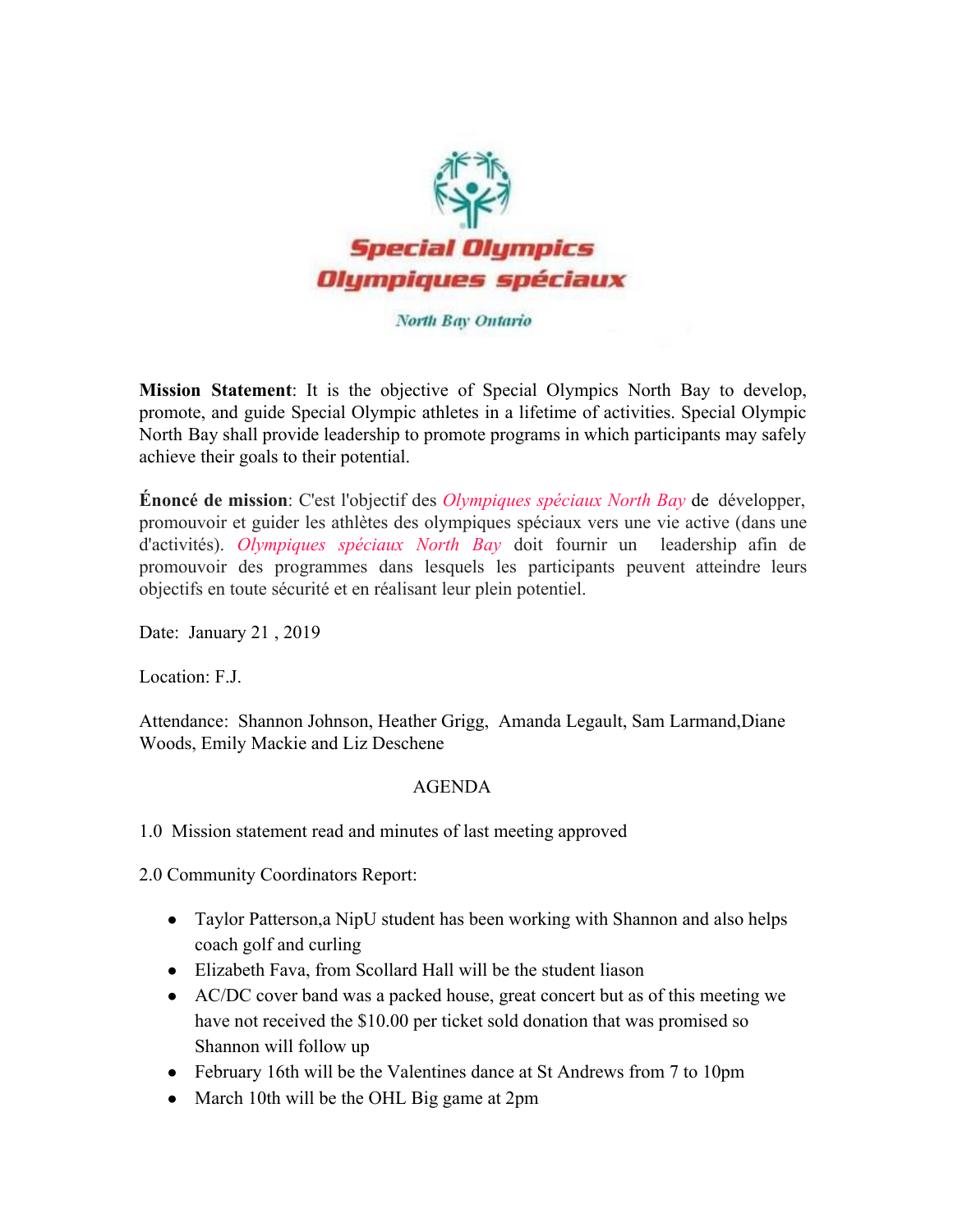- Taylor to write a letter to be sent to businesses asking for donations for the silent auction table at the Big Game
- Heather is to provide phone numbers to the athlete reps so they can contact athletes when sports are cancelled due to bad weather. Not all athletes have access to Facebook so we'll give this a try
- 3.0 Community Fundraiser Report:
	- Silent auction table for the OHL big game
	- Amanda and Shannon working on a paint night

4.0 Media Relations Report:

• Defer till next meeting

5.0 Registrar's Report:

● Updated athlete bowling list given to Heather

## 6.0 Treasurer's Report:

• Account balances as of December 31,2018 GENERAL: \$7364.67 TRUST: \$7938.73

7.0 Sports Update

- 5 Alpine skiers
- Powerlifting: practices are Monday and Friday
	- Feb.17th is powerlifting tournament and volunteers are needed
	- Chris Thacker Memorial tournament will be sometime in April
- March 23rd will be swimming tournament in Sudbury
- April 27th will be basketball in Barrie
- Curling: curling athletes would like to be flag bearers for the Pinty's tournament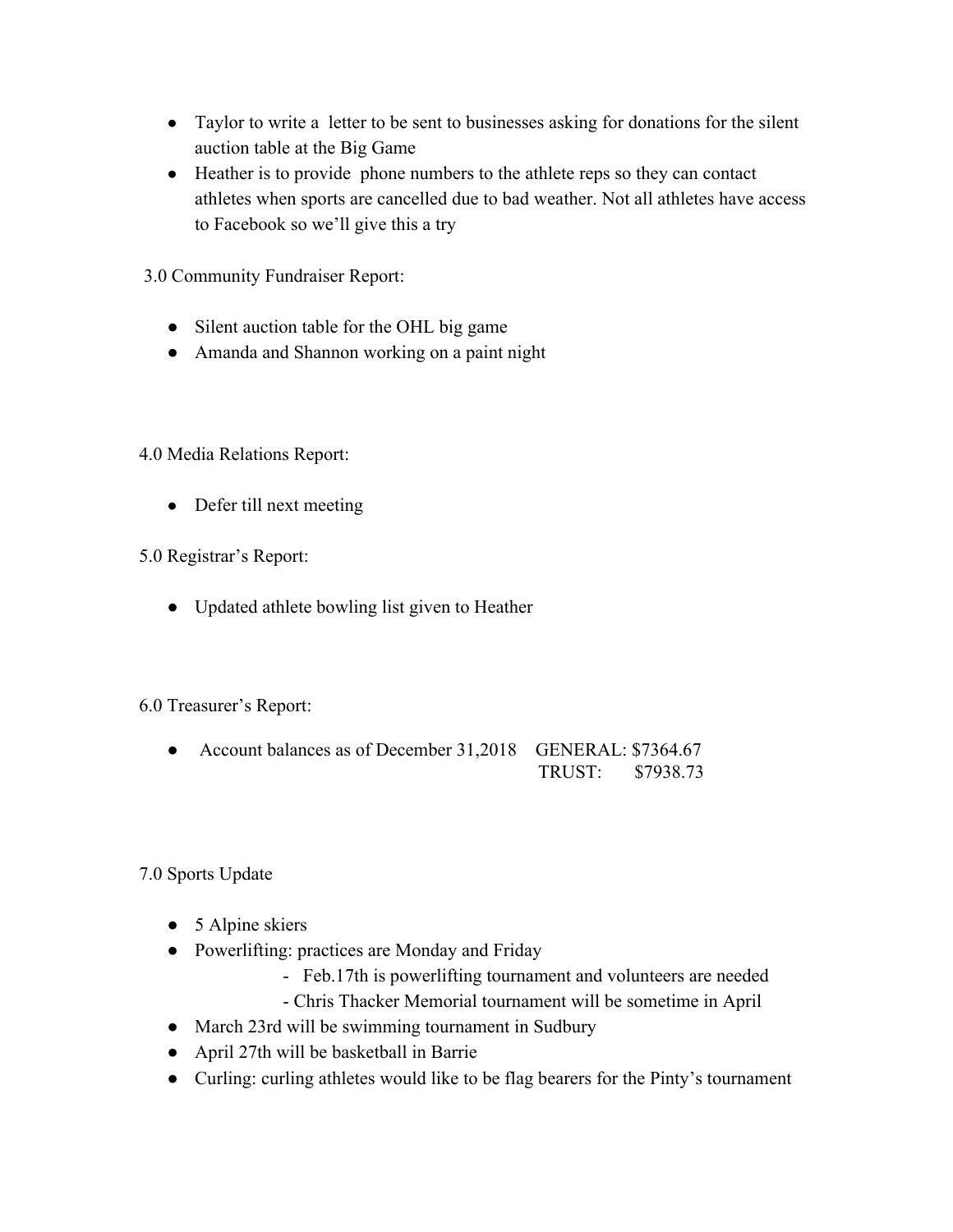so Shannon will talk to Bobby Ray about this possibility

## 8.0 New Business

- Our student placement Taylor will develop a productive meeting schedule to be used for athlete meetings
- Sunday Feb.17th will be a birthday party for Liz ( not this Liz but cookie Liz ) at 12pm at St Andrews….she's throwing her own hot dog and game party….lets all show up and show our support for all she does for our athletes

## **Next meeting Monday February 25th at 6 pm at F.J.**